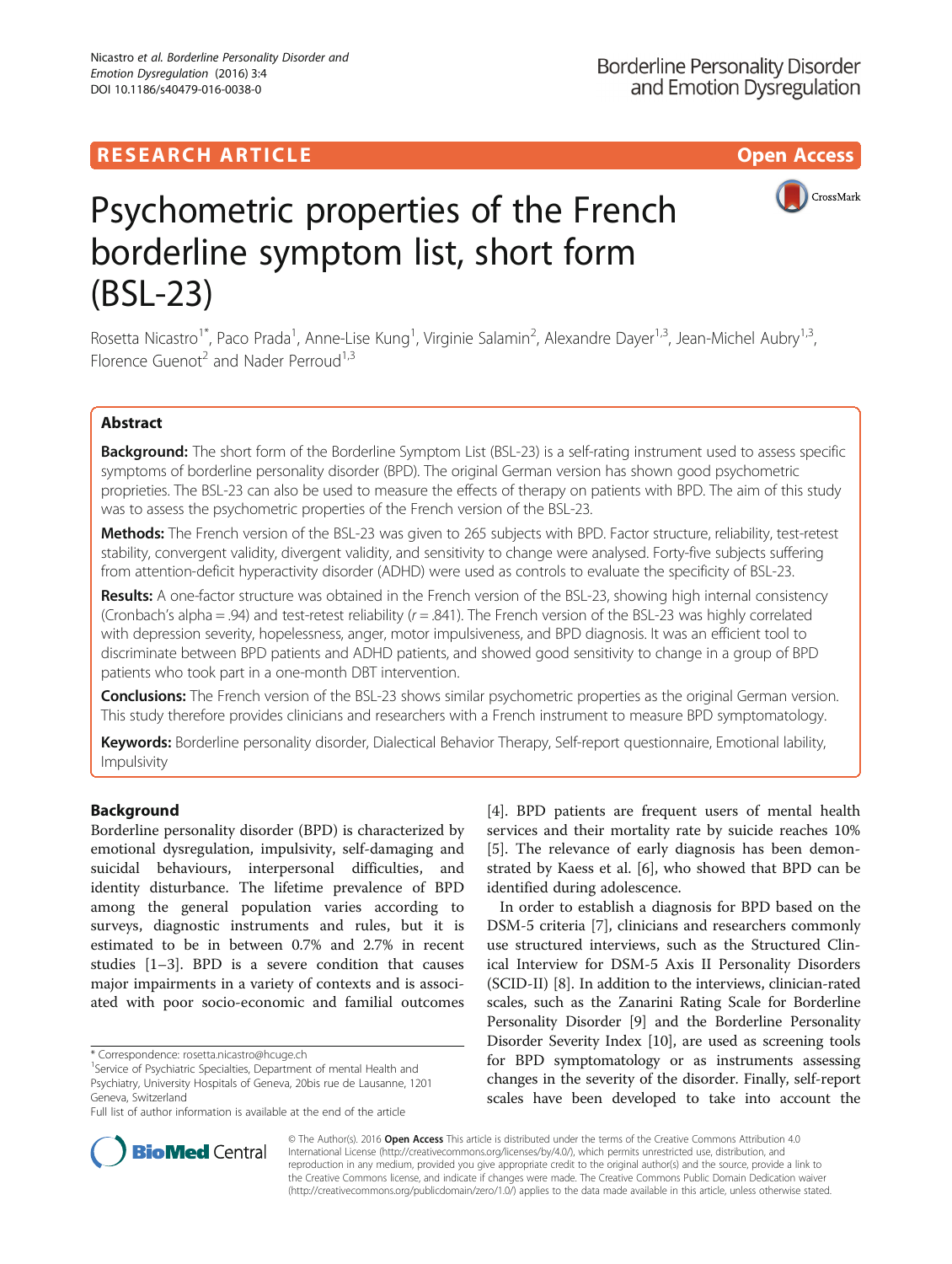subjective view patients have of their disorder. These scales include, but are not limited to, the Borderline Evaluation of Severity over Time [\[11\]](#page-7-0) and the Borderline Symptom List (BSL) [\[12, 13\]](#page-7-0), both quantifying borderline-specific symptomatology.

The initial BSL [\[12](#page-7-0), [13\]](#page-7-0) included 95 items based on the criteria of the DSM-4, the Diagnostic Interview for Borderlines-Revised (DIB-R) [[14](#page-7-0)], and the opinions of clinical experts and BPD patients. Each item describes a complaint frequently made by BPD patients, such as "I was lonely" or "I experienced stressful inner tension". The patients are asked to evaluate the intensity of each complaint over the previous week on a 5-point Likert scale, ranging from 0 (none) to 4 (very strong). The BSL-95 showed good psychometric properties [[13](#page-7-0)]. No particular effect of gender, age or level of education was found. Based on the 95-item scale in German, a shorter, 23 item version of the BSL was developed [\[15, 16\]](#page-7-0). The BSL-23 was validated on different samples representing a total of 659 BPD patients. The psychometric properties of the BSL-23 were similar to those of the BSL-95 and the correlation between the two versions of the scale was high (range: 0.958–0.963 in five different samples). The factor analysis showed a one-factor structure, and the internal consistency of the BSL-23, as well as its test-retest reliability, were more than satisfactory (Cronbach's alpha: 0.935–0.969 and  $r = 0.82$ ;  $p < 0.0001$ ). Furthermore, the BSL-23 discriminated BPD patients from healthy subjects and from patients suffering from other psychiatric disorders. It showed a positive correlation with measures of psychopathology, depression and anxiety, and a negative correlation with a measure of global well-being. Finally, the BSL-23 was sensitive to change [\[15](#page-7-0), [16](#page-7-0)] after three months of dialectical behavior therapy (DBT) [\[17\]](#page-7-0). The BSL-23 was also translated and validated in Spanish. The Spanish BSL-23 [\[18](#page-7-0)] replicated the one-factor structure of the original version and was found to be a reliable and valid instrument for assessing BPD severity and sensitivity to change. Moreover, it also correlated with depressive symptomatology, state and trait anxiety, hostility and impulsivity scores.

Only a few validated instruments are available in French to specifically assess the severity of BPD symptomatology, and to our knowledge there are no validated self-report scales currently available. The BSL-23 is a brief, sensitive, easy to use and specific instrument, which can be repeated to assess changes in the severity of the disorder over time. Our aim was to examine the structure and psychometric properties of a French version of the BSL-23 on a sample of BPD patients. Factor structure, internal consistency, and test-retest reliability were assessed. Correlations between the French BSL-23 and other psychiatric symptoms were explored. Furthermore, the instrument's relevance in

discriminating BPD patients from a sample of patients suffering from attention deficit and hyperactive disorder (ADHD) was also examined. Finally, sensitivity to change after a four-week Intensive DBT (I-DBT) [[19, 20](#page-7-0)] was tested on a sample of 92 BPD patients.

### Methods

### Participants

BPD patients were recruited in two specialized outpatient units (Geneva and Fribourg) treating patients suffering from BPD and/or ADHD and relying on DBT as a first-line treatment. Patients were interviewed by general practitioners or psychiatrists to assess emotion dysregulation, impulsive behaviours, self-damaging behaviours, and/or suspicion of BPD. Each patient was interviewed first by a trained psychiatrist or psychologist, and then assessed for psychiatric disorders with the Diagnostic Interview for Genetic Studies (DIGS) [[21\]](#page-7-0), as part of a broader study investigating genetic and epigenetic correlates of BPD [[22\]](#page-7-0). BPD was assessed with the BPD part of the SCID-II [[8\]](#page-7-0). Only subjects filling the criteria for BPD (5 or more DSM-5 criteria) were included in the study. Psychotic disorder, bipolar affective disorder type 1, and pervasive developmental disorder were used as exclusion criteria. In order to test sensitivity to change of the BSL-23, 92 BPD patients were reassessed after a four-week I-DBT program [[19, 20\]](#page-7-0). I-DBT is an original adaptation of DBT skills training which combines, in a short and intensive format, individual sessions with the primary therapist and skills-training groups based on the traditional DBT modules: mindfulness, interpersonal effectiveness, emotion regulation, and distress tolerance. Patients are also offered telephone assistance with therapists between 9 am and 6 pm. All therapists attend weekly meetings with the consultation team.

Forty-five patients suffering from ADHD were also recruited in order to test the discriminant validity of BSL-23. The ADHD diagnosis was based on a clinical evaluation by a trained psychiatrist and on the Diagnostic Interview for ADHD in adults (DIVA 2.0) [\[23\]](#page-7-0). In addition, patients completed the following questionnaires: the Adult ADHD Self-Report Scale (ASRS v1.1) [[24](#page-7-0)], which assesses severity of adult ADHD, and the Wender Utah Rating Scale (WURS) [[25](#page-7-0), [26\]](#page-7-0), featuring a subset of 25 questions on a five point Likert-scale. Following Fossati et al. [[27](#page-7-0)], we used a very stringent cut-off score of 46 to indicate the existence of ADHD in childhood. BPD was clinically excluded by the same clinicians.

### Assessment

At admission, each patient completed the following self-report scales: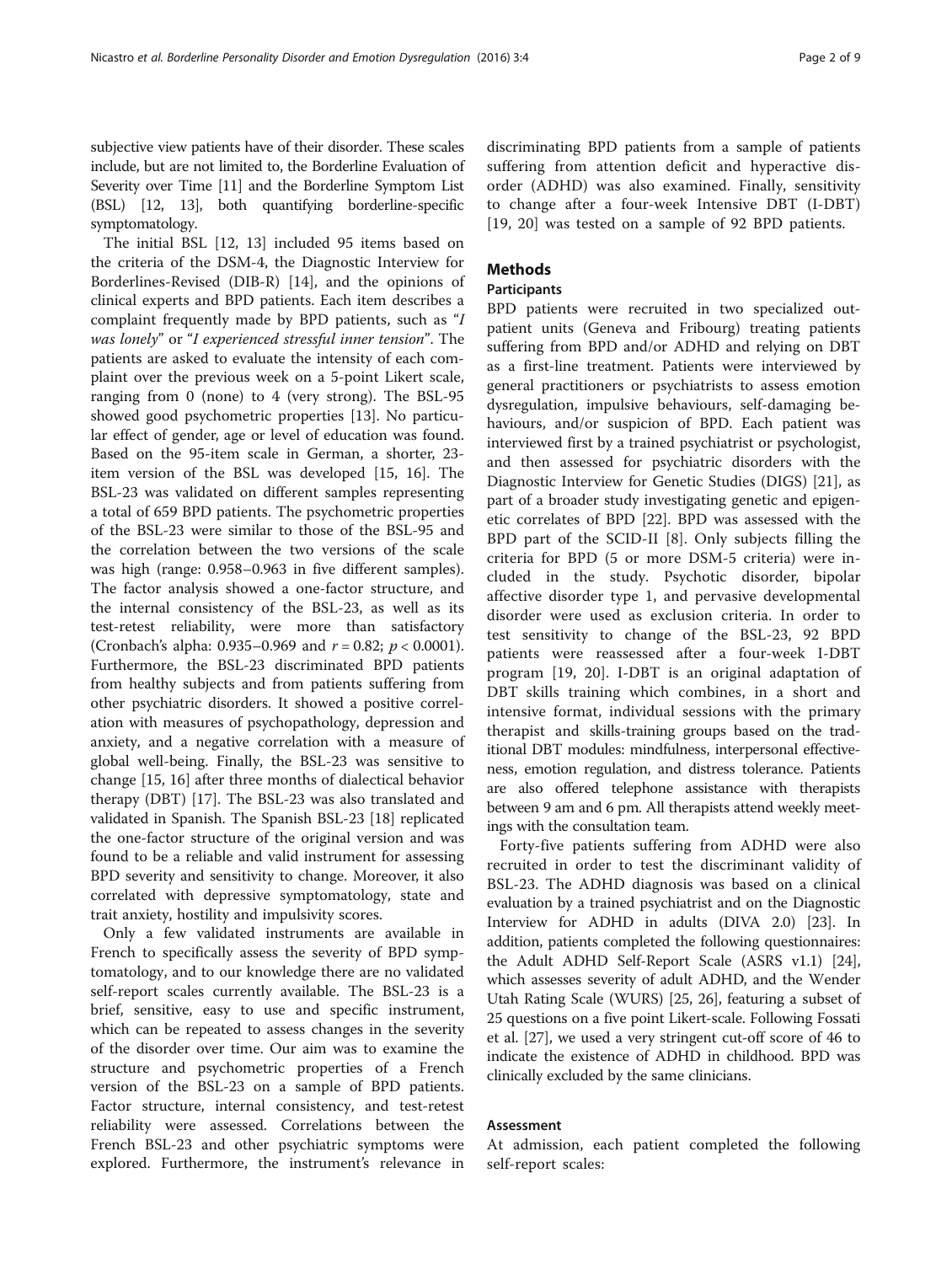### <span id="page-2-0"></span>The borderline symptom list (BSL-23)

Each subject completed the French version of the BSL-23 to assess BPD symptomatology. BSL-23 [[15](#page-7-0), [16](#page-7-0)] was translated from English to French by NP and PP and an independent English-speaking translator back-translated the French version into English. In its original form, the BSL-23 is a 23-item self-rated scale presenting a onefactor structure and high internal consistency (Cronbach's alpha = .935). The original BSL-23 also boasts good reliability for BPD diagnosis and discriminates BPD patients from other psychiatric patients (mean effect size =1.13). It has also shown a sensitivity to change through therapy.

### Other self-report measurements

The Beck Depression Inventory II (BDI-II) [[28](#page-7-0)] assesses the current severity of depression symptoms. It includes 21 items that are rated on a four-point scale (0 to 3), with scores ranging from 0 to 63. High scores indicate greater severity.

The Beck Hopelessness Scale (BHS) [\[29](#page-7-0)] was used to estimate the degree of pessimism and negativity about the future. Featuring 20 true–false statements, the scores of the scale range from 0 to 20. High scores indicate a greater sense of hopelessness.

The Barrat Impulsivity Scale (BIS-10) [[30\]](#page-7-0) is a measure of impulsiveness that includes 34 items rated on a four-point scale (rarely/never, occasionally, often, almost always/ always. The scoring of the items reveal three factors: motor impulsivity, cognitive impulsivity, and nonplanning impulsivity. High scores indicate a greater level of impulsiveness.

The State-Trait Anger Expression Inventory (STAXI) [[31\]](#page-7-0) is a 44-item self-report measure of the experience and expression of anger. Items are rated on a four-point frequency scale and scores range from 0 to 132. Five subscales are calculated: state anger, trait anger, anger-in, anger-out, and anger control, which assesses the intensity of the angry feelings or the frequency at which anger is experienced, expressed, or controlled.

The demographic data (Table 1) were obtained from a standard questionnaire given to all participants. The study was approved by the ethics committees of Fribourg and of the Geneva University Hospital. Patients signed an informed written consent form.

### Statistical analysis

Data analysis was carried out using SPSS version 22 and STATA release 13. Descriptive statistics were used to describe the demographic and clinical characteristics of the sample. To test internal consistency, a global Cronbach's alpha was estimated and the split-half method was applied. In addition, Cronbach's alphas were estimated, with each of the 23 items removed one-by-

|                                  |                     | Mean | <b>SD</b> |
|----------------------------------|---------------------|------|-----------|
| Age                              | 32.2                | 8.9  |           |
| Education (years)                |                     | 13.8 | 2.4       |
|                                  |                     | N    | $\%$      |
| Gender                           | Women               | 239  | 90.2      |
| Marital status                   | Single              | 186  | 70.2      |
|                                  | In couple           | 55   | 20.8      |
|                                  | Divorced or widowed | 24   | 9.1       |
| Children                         | 0                   | 194  | 73.2      |
|                                  | 1                   | 41   | 15.5      |
|                                  | $\overline{2}$      | 24   | 9.1       |
|                                  | 3 or more           | 6    | 2.3       |
| Activity                         | Employed or Student | 149  | 56.2      |
|                                  | Unemployed          | 116  | 43.8      |
| SCID-II,                         | 5                   | 74   | 27.9      |
| Number of<br><b>BPD</b> criteria | 6                   | 42   | 15.8      |
|                                  | 7                   | 50   | 18.9      |
|                                  | 8                   | 46   | 17.4      |
|                                  | 9                   | 53   | 20.0      |

one from the scale. Test-retest reliability was evaluated by paired-sample correlations.

To measure the appropriateness of the factor analysis, the Kaiser-Meyer-Olkin (KMO) measure of sampling adequacy and the Bartlett's test of sphericity were used. An exploratory factorial analysis (EFA) of principal components with a Promax rotation was performed to examine the factorial structure of the scale. A confirmatory factor analysis (CFA) was then performed to test the adequacy of the one-factor model proposed by Bohus et al. [[16\]](#page-7-0). The accuracy of the fit with the original version of BSL-23 was tested with chi-squares; as chi-squares are dependent on sample size, other indexes recommended by Hu and Bentler [\[32\]](#page-7-0) were also used: the standardized root mean square residual (SRMR) and the root mean square error of approximation (RMSEA). Schermelleh-Engel et al. [\[33](#page-8-0)] consider that an RMSEA between 0 and .05 indicates a good fit, whereas an RMSEA between .05 and .08 is considered an acceptable fit, and values between .08 and .10 are considered as a mediocre fit. Values > .10 are not acceptable. The SRMR should be less than .05 for a good fit [[32\]](#page-7-0), whereas values smaller than .10 are still deemed acceptable. The comparative fit index (CFI) and the goodness of fit index (GFI) were also used to test how well the model fits the data. A CFI or GFI value over .90 generally indicates a reasonable fit between the model and the data but Hu and Bentler [\[32\]](#page-7-0) recommend the use of a more severe criterion  $(≥.95)$  to describe a good fit. Correlations between BSL-23 and other psychological scales (BDI-II,

### **Table 1** Clinical characteristics  $(N = 265)$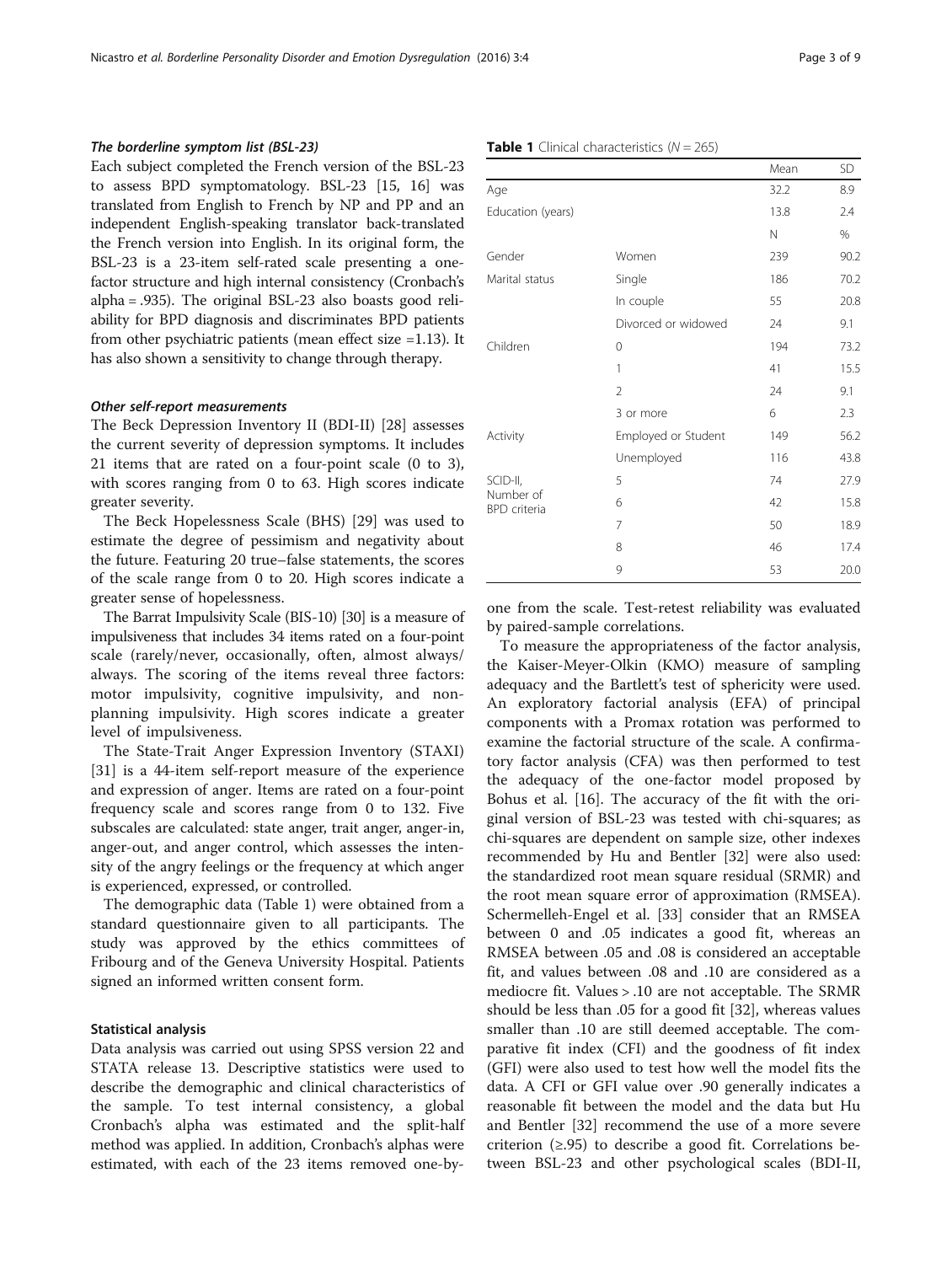BHS, BIS-10 and STAXI) were analysed, using the Bonferroni correction for multiple correlations. Correlation for ordinal data (Spearman's rho) was performed to assess the association between BSL-23 and number of BPD criteria in the SCID-II [\[8\]](#page-7-0). Discriminant validity with a group of patients suffering from ADHD and no co-occurring BPD was also tested.

Finally, in order to assess BSL-23 sensitivity to change through therapy, scores before and after a four-week I-DBT [[19, 20](#page-7-0)] were compared. The change of the BSL-23 scores before and after I-DBT was evaluated by paired-sample t-tests and Cohen's d effect size.

### Results

### Demographic data

The clinical characteristics of the sample of 265 BPD patients (239 women, 90.8% and 26 men, 9.8%) are shown in Table [1.](#page-2-0) The median number of positive criteria in the SCID-II was 7 (min  $= 5$ ; max  $= 9$ ). Ages ranged from 18 to 58, with a mean of 32 years old  $(SD = 8.9)$ . The mean number of years of education was  $14$  (SD = 2.5). Subjects were predominantly single  $(N = 186; 70.2%)$  and without children ( $N = 194$ ; 73.2%). The educational level can be described as low  $(9-11 \text{ years})$  for 19.2%  $(N =$ 51), medium (12-14 years) for 38.5% ( $N = 102$ ), and high ( $\geq$ 15 years) for 42.3% (N = 112) of the sample. More than half of the sample  $(N = 149; 56.2%)$  were neither studying nor working at the time of the study. Since no gender differences were found for all measures, the analyses were computed for the entire sample (men and women).

### Psychometric properties of the French BSL-23 **Reliability**

The original BSL-23 [\[15](#page-7-0), [16\]](#page-7-0) was tested on different samples of BPD patients and showed very good internal consistency  $(N = 379;$  Cronbach's alpha = .97;  $N = 147;$ Cronbach's alpha = .94;  $N = 35$ ; Cronbach's alpha = .96). In our sample  $(N = 265)$ , the global Cronbach's alpha was .94, and with the split-half method the reliability coefficient was .93. In the item-by-item reliability analysis, Cronbach's alpha coefficients ranged from .936 to .942. Results indicate that the 23-item scale has high internal consistency. The BSL-23 mean score of the sample  $(N = 265)$  was 1.90 (SD = .88; min = .22; max = 3.83).

To study the test-retest reliability of the French BSL-23, a sub-sample of 61 BPD patients were asked to complete the instrument again after one week. This revealed a high correlation ( $r = .841$ ;  $p < .001$ ) between the first (m = 1.89; SD = 1.00) and second time (m = 1.73;  $SD = .91$ ) the scale was completed, which suggests high test-retest reliability. In the original study, Bohus et al. [[16\]](#page-7-0) already found high test-retest reliability  $(r=.82; ...)$  $p < .001$ ) in a sample of 35 subjects.

### Factor structure

The KMO measure of our data's sampling adequacy was very high (.936) and Bartlett's test of sphericity (3263.2) was highly significant ( $p < .001$ ). Both measures indicated that the factor analysis is appropriate for our data. The factor analysis of the original BSL-23 [[15, 16](#page-7-0)] suggested a one-factor structure, and both the principal component analysis and the scree plot of eigenvalues supported the dominance of a single factor, accounting for 40.6% of the total variance. In our data, the single factor explained 44.7% of variance. Although the EFA showed four factors with eigenvalues greater than 1.0 (10.285, 1.445, 1.201 and 1.131), cumulatively accounting for 61.1% of the variance, the scree plot (Fig. [1](#page-4-0)) indicated a one-factor solution. Retaining all factors with eigenvalues greater than 1.0 is often an overestimation of the number of factors to be retained and Floyd and Widaman [[34](#page-8-0)] suggest that the scree plot is a more useful guide. Another factor analysis was therefore conducted, specifying that a single factor should be identified. When one factor was fixed, all items showed factorial loadings equal or superior to .40, which is an acceptable level for a central factor (Table [2\)](#page-5-0).

The goodness of fit test was good (chi square = 765.25, df = 230,  $p < .001$ ), but results of the CFA with the onefactor and recommended fit indexes were less than satisfactory. The values of RMSEA (.114) and RMSR (.116) were above .10, which is usually considered to be unacceptable. The CFI (.82) and the GFI (.78) were inferior to .90 indicating a poor fit. Models with 2, 3 or 4 factors were examined but they didn't provide for a better fit. The inadequacy of fit of our basic CFA model could be explained by the fact that several items, namely items 5, 7, 11, 12, 21, and 23, were highly intercorrelated  $(\geq.70)$  (Table [3\)](#page-6-0).

### Convergent validity

The following scales were used to analyse the convergent validity of the French BSL-23: BDI-II, BHS, BIS-10 and STAXI. All correlations are reported in Table [4.](#page-6-0) Because of the large number of correlations calculated from this sample, we applied the Bonferroni correction and focused on correlations that were significant at  $p \leq .005$ . As found in previous reports [\[15](#page-7-0), [16](#page-7-0)], the French BSL-23 score was highly correlated with depression severity, as measured by the BDI-II ( $r = .550$ ), and with hopelessness, as measured by the BHS  $(r = .350)$ . In addition, high scores on the BSL-23 were associated with stateanger ( $r = .482$ ), trait-anger ( $r = .285$ ), anger-in ( $r = .284$ ) and anger-out  $(r = .194)$  subscales of the STAXI. Correlations between BSL-23 and motor impulsivity (sub-score of the BSI;  $r = .281$ ) were also found. A positive correlation  $(r_s = .200, n = 265, p = .001)$  was found between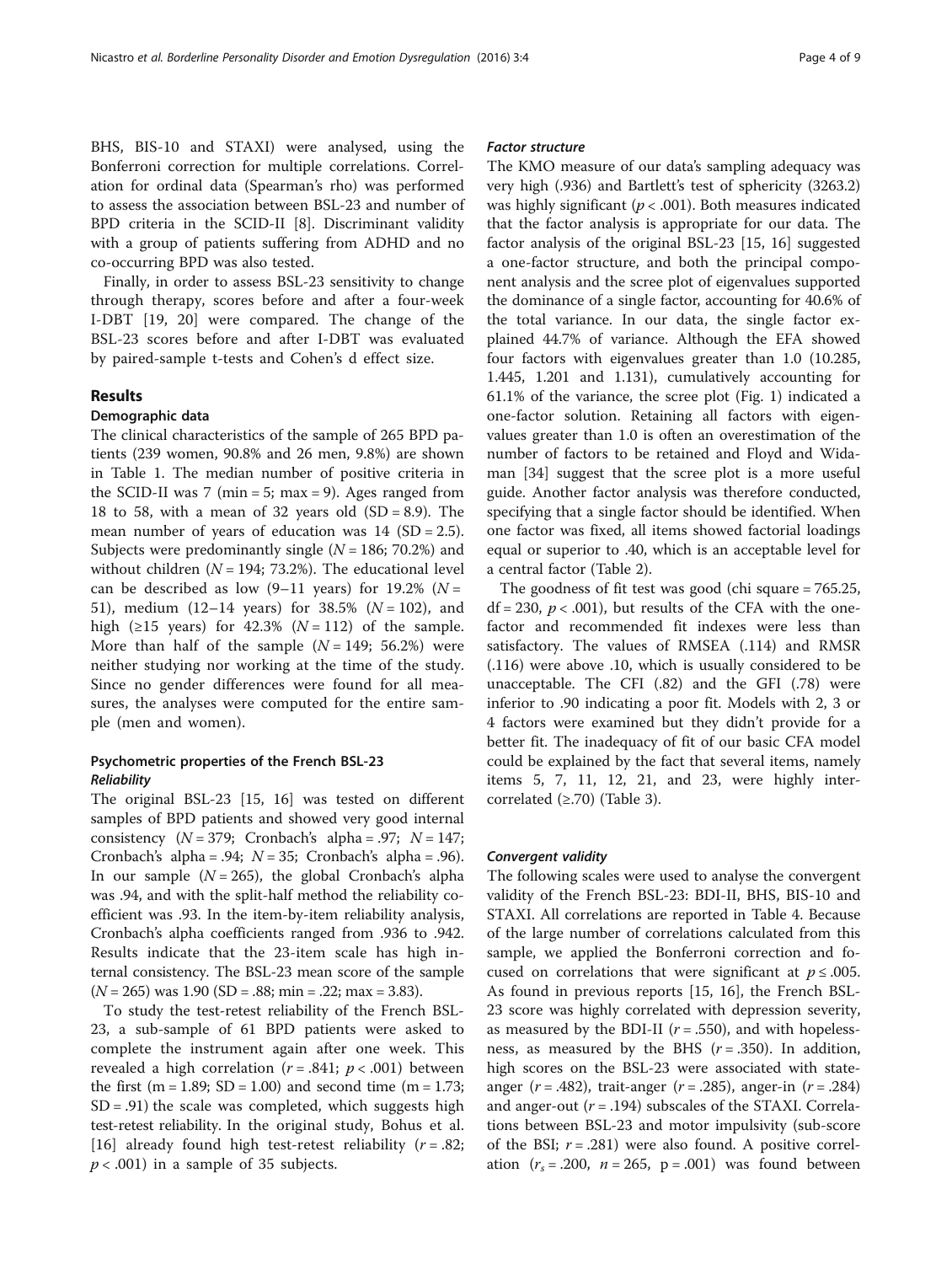<span id="page-4-0"></span>

number of positive criteria at the SCID-II and severity of symptoms in BSL-23.

### Discriminant validity

To determine whether the French BSL-23 discriminates BPD patients from other patient groups, the questionnaire was given to 45 patients (18 women, 40% and 27 men, 60%) with ADHD and no comorbid BPD. The demographic characteristics of the two groups showed no statistically significant differences. Independent sample tests (t = 8.084,  $p < .001$ ) showed that BPD patients had higher BSL-23 scores compared with ADHD patients ( $m = .78$ ; SD = .49). This result support the fact that the items of the BSL-23 were selected because of their ability to discriminate between BPD patients and patients with different axis I diagnoses [\[15](#page-7-0), [16](#page-7-0)].

### Sensitivity to change

We examined changes in the French BSL-23 scores in a sample of 92 BPD patients (87 women and 5 men) who participated in a four-week I-DBT. Patients completed the BSL-23 before and after the four-week program. BSL-23 scores decreased significantly after I-DBT (before: 2.00;  $SD = .91$ ; after: 1.53;  $SD = .86$ ) with a medium effect size  $(d = .53)$ .

### Discussion

The aim of this study was to investigate the psychometric properties of a French version of the BSL-23 in a BPD

sample. Our results showed that its psychometric properties were similar to those of the original [\[15, 16\]](#page-7-0) and the Spanish [\[18\]](#page-7-0) versions. The French BSL-23 had a high internal consistency and test-retest reliability and the factor analysis showed one highly dominant factor. The French version of the BSL-23 was correlated with depression (BDI-II), hopelessness (BHS), experience and expression of anger (STAXI), and impulsivity (BIS-10); the strongest correlation was found to be with depression severity  $(r = .550)$ . Bohus et al. [\[16](#page-7-0)] already found moderateto-high correlations between the BSL-23 and depression, as well as general severity of psychopathology and global well-being. This was supported in the study by Soler et al. [\[18](#page-7-0)], showing that the Spanish version of the BSL-23 positively correlated with measures of depression and anxiety symptoms, hostility, and impulsivity. The correlation with depression was also among the strongest ones in their study. BPD has a great comorbidity with depression [\[35\]](#page-8-0) and there are similarities between depressive symptoms assessed by the BDI-II and BSL-23 items assessing suicidal ideations and dysphoria which are diagnosis criteria of BPD. The correlation between BSL-23 and hopelessness (BHS) was also expected as depressed BPD patients tend to exhibit high levels of hopelessness [[36](#page-8-0)]. Associations with impulsivity (BIS-10) and anger (STAXI) measures show that the BSL-23 captures a wide range of BPD symptoms, including emotional and behavioral dysregulations. The positive correlation between severity of symptomatology measured by the BSL-23 and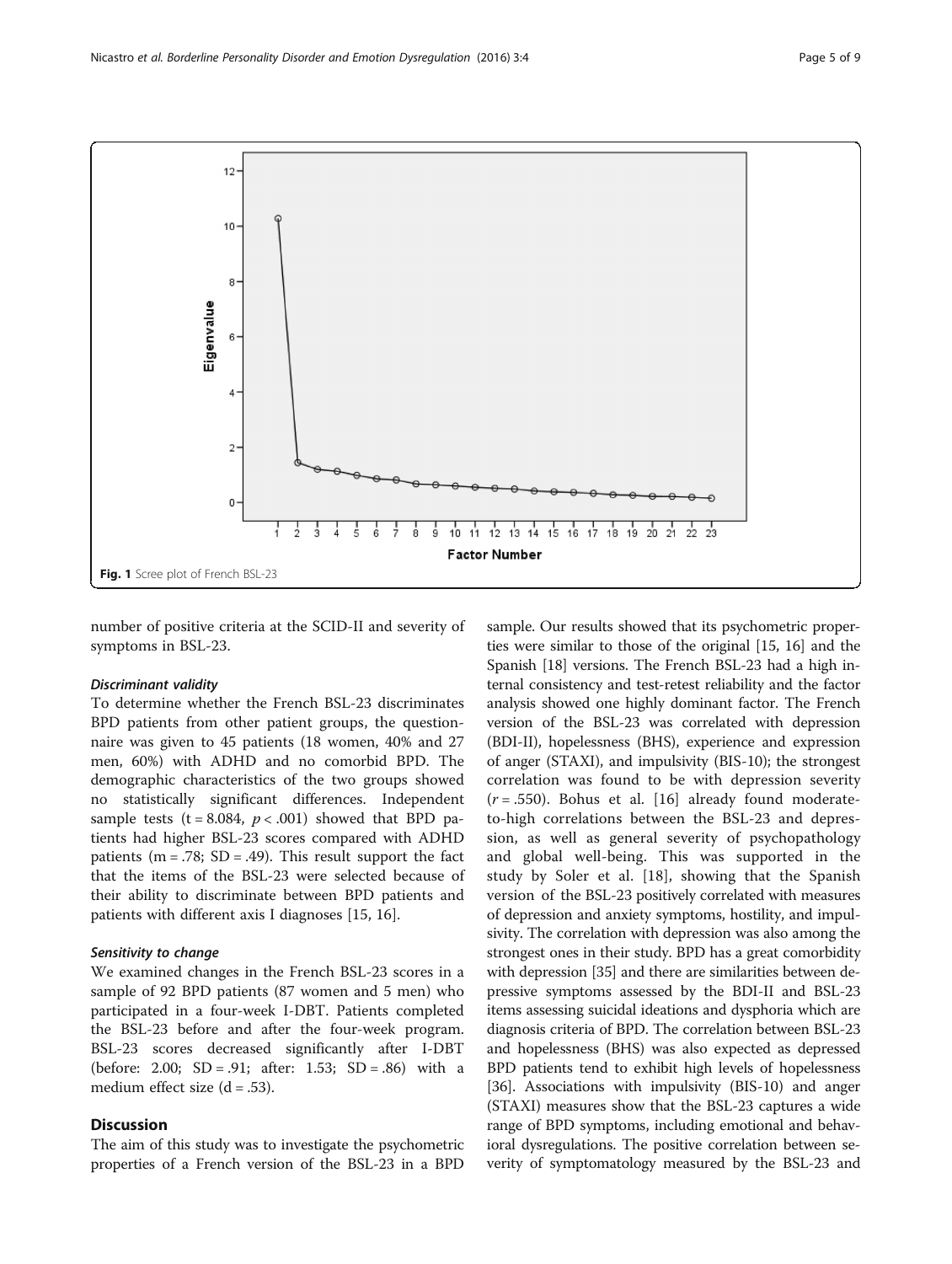| <b>BSL</b> items |                                                                                                                                                                          | Factor 1 |
|------------------|--------------------------------------------------------------------------------------------------------------------------------------------------------------------------|----------|
| $BSI -1$         | It was hard for me to concentrate - Il m'était difficile de me concentrer                                                                                                | .483     |
| $BSI - 2$        | I felt helpless - J'étais désespéré(e)                                                                                                                                   | .787     |
| BSL-3            | I was absent-minded and unable to remember what I was actually doing -<br>J'avais l'esprit ailleurs et j'étais incapable de me rappeler ce que j'étais en train de faire | .479     |
| BSL-4            | I felt disqust - Je me suis senti(e) dégouté(e)                                                                                                                          | .691     |
| $BSI - 5$        | I thought of hurting myself - J'ai pensé à me faire du mal                                                                                                               | .727     |
| BSL-6            | I didn't trust other people - Je n'avais pas confiance aux autres                                                                                                        | .399     |
| $BSI -7$         | I didn't believe in my right to live - Je ne croyais pas en mon droit de vivre                                                                                           | .763     |
| $BSI - 8$        | I was lonely - J'étais seul(e)                                                                                                                                           | .425     |
| BSL-9            | I experienced stressful inner tension - J'ai vécu une tension interne stressante                                                                                         | .640     |
| <b>BSL-10</b>    | I had images that I was very much afraid of - J'avais des images qui me faisaient peur                                                                                   | .598     |
| <b>BSL-11</b>    | I hated myself - Je me détestais                                                                                                                                         | .799     |
| <b>BSL-12</b>    | I wanted to punish myself - Je voulais me punir                                                                                                                          | .797     |
| $BSI - 13$       | I suffered from shame - J'ai éprouvé de la honte                                                                                                                         | .682     |
| <b>BSL-14</b>    | My mood rapidly cycled in terms of anxiety, anger, and depression -<br>Mon humeur changeait rapidement passant de l'anxiété, à la colère et à la tristesse               | .682     |
| <b>BSL-15</b>    | I suffered from voices and noises from inside and/or outside my head -<br>J'ai entendu des voix et des bruits provenant de l'intérieur ou de l'extérieur de ma tête      | .399     |
| <b>BSL-16</b>    | Criticism had a devastating effect on me - Les critiques d'autrui ont eu un effet dévastateur sur moi                                                                    | .703     |
| <b>BSL-17</b>    | I felt vulnerable - Je me suis senti(e) vulnérable                                                                                                                       | .689     |
| <b>BSL-18</b>    | The idea of death had a certain fascination for me - L'idée de la mort m'a fasciné(e)                                                                                    | .631     |
| <b>BSL-19</b>    | Everything seemed senseless to me - Tout me paraissait vide de sens                                                                                                      | .727     |
| <b>BSL-20</b>    | I was afraid of losing control - J'avais peur de perdre le contrôle                                                                                                      | .691     |
| <b>BSL-21</b>    | I felt disqusted by myself - Je me suis senti(e) dégoûté(e) de moi-même                                                                                                  | .823     |
| <b>BSL-22</b>    | I felt as if I was far away from myself - Je me suis senti(e) comme très éloigné(e) de moi-même                                                                          | .700     |
| <b>BSL-23</b>    | I felt worthless - Je me suis senti(e) sans valeur                                                                                                                       | .778     |

<span id="page-5-0"></span>Table 2 Factor Structure of the French BSL-23

number of positive criteria at the SCID-II (BPD part) also supports this idea.

In our study, we also demonstrated the discriminant validity of the French BSL-23 when comparing BPD patients with ADHD patients. Although these two disorders are highly comorbid and share similar characteristics, such as impulsiveness and emotion dysregulation [[37\]](#page-8-0), the French BSL-23 was able to discriminate between the two conditions, a fact that demonstrates the specificity of the scale in assessing BPD symptomatology. This is consistent with the findings of Bohus et al. [\[16](#page-7-0)], showing the ability of the original version of the BSL-23 to distinguish between patients suffering from various psychiatric disorders, including ADHD, and patients suffering from BPD.

Besides being useful in assessing the disorder's current severity, we found that the French version of the BSL-23 was sensitive to change after a four-week I-DBT intervention. Again, this is consistent with the results of previous studies showing that the original version of the BSL-23, as well as its Spanish version, had a good

sensitivity to change either after 12 weeks of specific treatment for BPD or after a three-month DBT therapy, respectively [[16](#page-7-0), [18\]](#page-7-0). Further studies could investigate the relevance of this instrument to measure changes in borderline symptomatology after a longer psychotherapeutic intervention targeting BPD patients specifically, such as standard DBT [\[17](#page-7-0)] or Mentalization-Based Treatment [\[38](#page-8-0)].

Some limitations must be considered. First, the BSL-23 is a self-report measure and is obviously dependent on the introspective ability of the person. Nonetheless, the positive correlation between BSL-23 mean score and number of symptoms assessed by the SCID-II suggests that patients' own evaluation was coherent with the clinician's assessment of BPD. Another limitation should be reported with regard to the ADHD patients included in our study. They were clinically assessed to exclude a BPD diagnosis by expert psychiatrists, but they didn't undergo the BPD interview of the SCID-II to confirm the absence of BPD.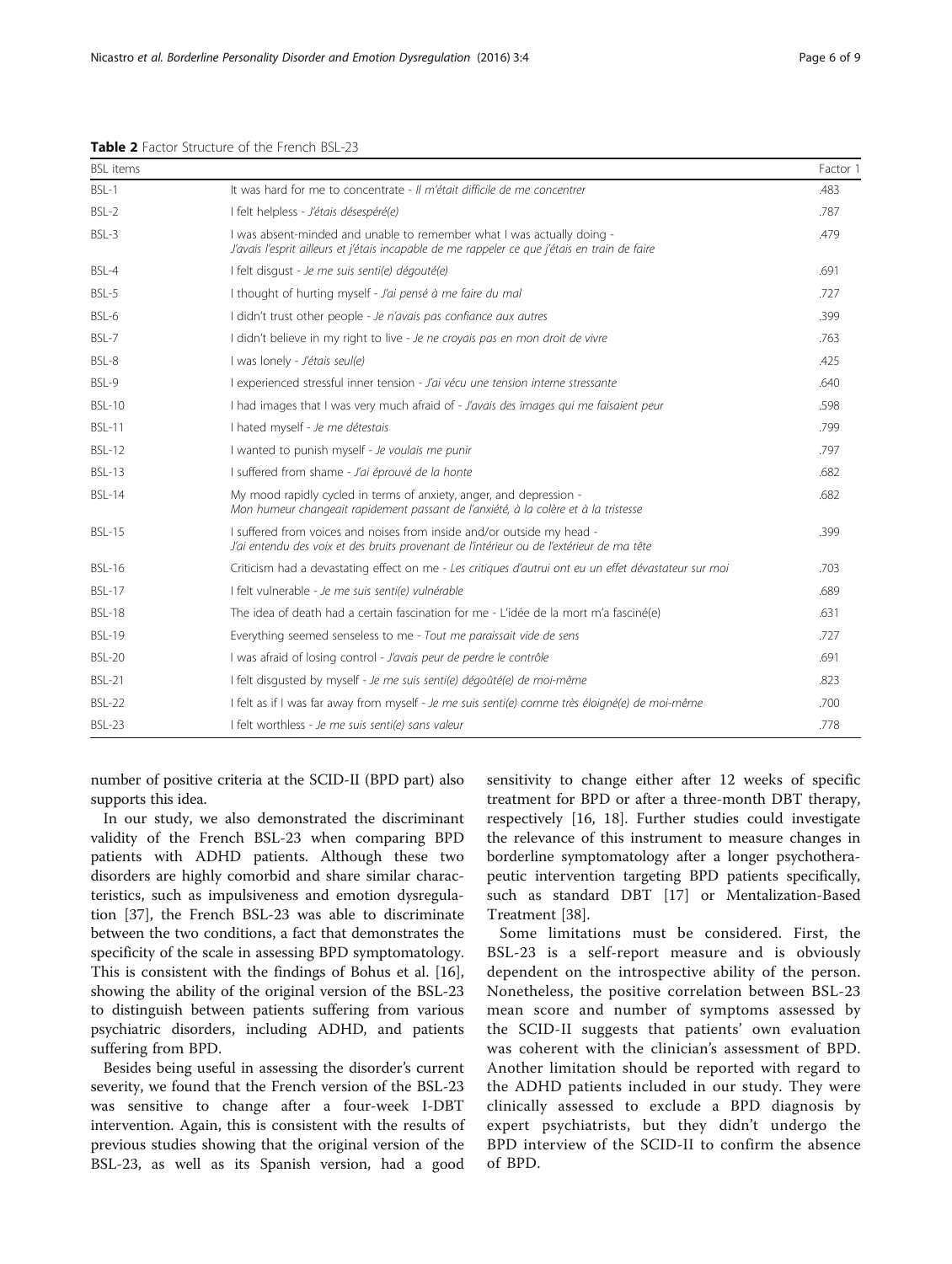|                | -1.                         | $\mathcal{P}$       | 3    | 4                        | 5    | 6                 | 7                             | 8    | 9                   | 10          | 11                  | 12                                      | 13   | 14                   | 15                   | 16        | 17             | 18   | 19                       | 20    | 21                                                     | 22   | 23 |
|----------------|-----------------------------|---------------------|------|--------------------------|------|-------------------|-------------------------------|------|---------------------|-------------|---------------------|-----------------------------------------|------|----------------------|----------------------|-----------|----------------|------|--------------------------|-------|--------------------------------------------------------|------|----|
| 1              | 1.00                        |                     |      |                          |      |                   |                               |      |                     |             |                     |                                         |      |                      |                      |           |                |      |                          |       |                                                        |      |    |
| 2              | $0.39$ 1.00                 |                     |      |                          |      |                   |                               |      |                     |             |                     |                                         |      |                      |                      |           |                |      |                          |       |                                                        |      |    |
| 3              |                             | 0.48 0.35 1.00      |      |                          |      |                   |                               |      |                     |             |                     |                                         |      |                      |                      |           |                |      |                          |       |                                                        |      |    |
| $\overline{4}$ |                             | 0.32 0.59 0.42 1.00 |      |                          |      |                   |                               |      |                     |             |                     |                                         |      |                      |                      |           |                |      |                          |       |                                                        |      |    |
| 5              |                             |                     |      | 0.22 0.55 0.17 0.37 1.00 |      |                   |                               |      |                     |             |                     |                                         |      |                      |                      |           |                |      |                          |       |                                                        |      |    |
| 6              |                             | $0.24$ 0.26         |      | $0.22 \quad 0.24$        | 0.18 | 1.00              |                               |      |                     |             |                     |                                         |      |                      |                      |           |                |      |                          |       |                                                        |      |    |
| 7 <sup>7</sup> |                             | $0.27$ 0.59         | 0.30 | 0.48                     | 0.69 | 0.35              | 1.00                          |      |                     |             |                     |                                         |      |                      |                      |           |                |      |                          |       |                                                        |      |    |
| 8              |                             | $0.11 \quad 0.34$   |      | $0.09$ 0.27 0.29         |      | 0.23              | 0.26                          | 1.00 |                     |             |                     |                                         |      |                      |                      |           |                |      |                          |       |                                                        |      |    |
|                | 9 0.24 0.49 0.27 0.35 0.38  |                     |      |                          |      | 0.31 0.39         |                               | 0.36 | -1.00               |             |                     |                                         |      |                      |                      |           |                |      |                          |       |                                                        |      |    |
|                | 10 0.26 0.42 0.32 0.41      |                     |      |                          | 0.37 | 0.20              | 0.42                          | 0.25 | 0.39                | 1.00        |                     |                                         |      |                      |                      |           |                |      |                          |       |                                                        |      |    |
|                | 11 0.32 0.60 0.27 0.57 0.64 |                     |      |                          |      | 0.25              | 0.63                          |      | $0.32$ 0.43         | 0.33        | - 1.00              |                                         |      |                      |                      |           |                |      |                          |       |                                                        |      |    |
|                | 12 0.31 0.57                |                     | 0.29 | 0.48                     |      |                   | 0.72 0.23 0.70 0.24 0.37 0.42 |      |                     |             | 0.68                | 1.00                                    |      |                      |                      |           |                |      |                          |       |                                                        |      |    |
|                | 13 0.28 0.43 0.28 0.45      |                     |      |                          | 0.43 | 0.23              | 0.46                          | 0.18 |                     | $0.40$ 0.41 | 0.59                | 0.60                                    | 1.00 |                      |                      |           |                |      |                          |       |                                                        |      |    |
|                | 14 0.34 0.54                |                     |      | 0.35 0.45 0.41           |      | $0.28$ 0.41       |                               |      | $0.29$ 0.45 0.39    |             | 0.47                | 0.45                                    | 0.48 | - 1.00               |                      |           |                |      |                          |       |                                                        |      |    |
|                | 15 0.15 0.21 0.25 0.31 0.17 |                     |      |                          |      | $0.10 \quad 0.25$ |                               |      | 0.14 0.18 0.35 0.20 |             |                     | 0.28                                    | 0.13 | $0.19$ 1.00          |                      |           |                |      |                          |       |                                                        |      |    |
|                | 16 0.36 0.49                |                     | 0.38 | 0.49                     | 0.36 | 0.28 0.49         |                               |      | 0.29 0.44 0.39 0.47 |             |                     | 0.44                                    | 0.46 | $0.55$ 0.28          |                      | 1.00      |                |      |                          |       |                                                        |      |    |
|                | 17 0.27 0.49                |                     | 0.26 | 0.38                     | 0.46 | $0.32$ 0.47       |                               |      | 0.31 0.41 0.45      |             | 0.44                | 0.43                                    | 0.39 | 0.48                 | 0.18                 | 0.54      | 1.00           |      |                          |       |                                                        |      |    |
|                | 18 0.14 0.42                |                     |      | $0.17$ 0.35              | 0.59 | $0.17$ 0.61       |                               |      | 0.30 0.35 0.36 0.44 |             |                     | 0.53                                    | 0.32 |                      | 0.32 0.37 0.34 0.37  |           |                | 1.00 |                          |       |                                                        |      |    |
|                | 19 0.22 0.51                |                     | 0.30 | 0.46                     | 0.50 | $0.22$ 0.52       |                               |      | 0.41 0.49 0.35 0.53 |             |                     | 0.50                                    | 0.41 |                      | $0.52$ $0.31$        | 0.50 0.49 |                | 0.48 | 1.00                     |       |                                                        |      |    |
|                | 20 0.27 0.49                |                     |      | $0.32$ $0.41$            | 0.42 | $0.30$ $0.41$     |                               |      | 0.25 0.50 0.47 0.51 |             |                     | 0.49                                    |      | $0.50$ $0.50$ $0.21$ |                      |           | 0.45 0.55 0.31 |      | 0.46                     | -1.00 |                                                        |      |    |
|                | 21 0.35 0.60                |                     |      | $0.36$ $0.61$            | 0.58 | $0.23$ 0.57       |                               |      |                     |             |                     | 0.27 0.40 0.38 0.76 0.71 0.63 0.48 0.30 |      |                      |                      |           |                |      | 0.54 0.50 0.45 0.54 0.56 |       | -1.00                                                  |      |    |
|                | 22 0.26 0.47                |                     | 0.41 | 0.46                     | 0.36 | $0.28$ 0.41       |                               |      | 0.24 0.43 0.42 0.51 |             |                     | 0.50                                    |      |                      | $0.44$ $0.45$ $0.37$ | 0.48 0.51 |                |      | 0.36 0.55 0.60           |       | 0.58                                                   | 1.00 |    |
|                | 23 0.42 0.66 0.31           |                     |      | 0.51                     | 0.49 | $0.29$ 0.57       |                               |      |                     |             | 0.28 0.39 0.29 0.67 | 0.58                                    |      |                      |                      |           |                |      |                          |       | 0.49 0.41 0.24 0.51 0.56 0.38 0.52 0.44 0.72 0.58 1.00 |      |    |

<span id="page-6-0"></span>Table 3 Results of the Pearson's r correlation coefficient for BSL-23 items<sup>a</sup>

<sup>a</sup>ltems with a level of correlation equal or above .70 are bold

### **Conclusions**

Table 4 Correlations between French BSL-23 and other dimensions

| scale scores                    | N <sup>a</sup> | <b>BSL-23</b> |
|---------------------------------|----------------|---------------|
| <b>BDI-II</b>                   | 245            | $.550*$       |
| <b>BHS</b>                      | 245            | $.350*$       |
| BIS-10-Motor impulsivity        | 190            | $.281*$       |
| BIS-10-Cognitive impulsivity    | 190            | .196          |
| BIS-10-Non-planning impulsivity | 190            | .063          |
| BIS-10-Total                    | 190            | $.241*$       |
| STAXI-State Anger               | 220            | $.482*$       |
| STAXI-Trait Anger               | 220            | $.285*$       |
| STAXI-Anger-in                  | 220            | $.284*$       |
| STAXI-Anger-out                 | 220            | $.194*$       |
| STAXI-Anger Control             | 220            | $.341*$       |

<sup>a</sup>N vary because of missing data \*Correlation significant at  $p \leq .005$ 

BDI-II Beck Depression Inventory II, BHS Beck Hopelessness Scale, BIS-10 Barrat Impulsivity Scale, STAXI State-Trait Anger Expression Inventory

settings, but, to our knowledge, no self-report instruments in French was available to assess the severity of the disorder and its sensitivity to change following a therapeutic intervention. Our study showed that the French BSL-23 has good psychometric properties, provides a specific assessment of BPD symptomatology and is sensitive to change. This study provides a tool in French that is both easy and quick to use. It will allow clinicians and researchers to effectively measure borderline symptomatology.

BPD is the most common personality disorder in clinical

#### Abbreviations

ADHD, attention-deficit hyperactivity disorder; BDI-II, beck depression inventory II; BHS, beck hopelessness scale; BIS-10, barrat impulsivity scale; BPD, borderline personality disorder; BSL, borderline symptom list; BSL-23, borderline symptom list, short form;; CFA, confirmatory factor analysis; CFI, comparative fit index; DBT, dialectical behavior therapy; DIB-R, diagnostic interview for borderlines-revised; DIGS, diagnostic interview for genetic studies; DIVA, diagnostic interview for ADHD in adults; DSM-5, diagnostic and statistical manual of mental disorders, 5th edition; EFA, exploratory factorial analysis; GFI, goodness of ft index; I-DBT, intensive dialectical behavior therapy; KMO, kaiser-meyer-olkin; RMSEA, root mean square error of approximation; SCID-II, structured clinical interview for DSM-5 Axis II personality disorders; SPSS, statistical package for the social sciences; SRMR, standardized root mean square residua; STAXI, state-trait anger expression inventory; WURS, wender utah rating scale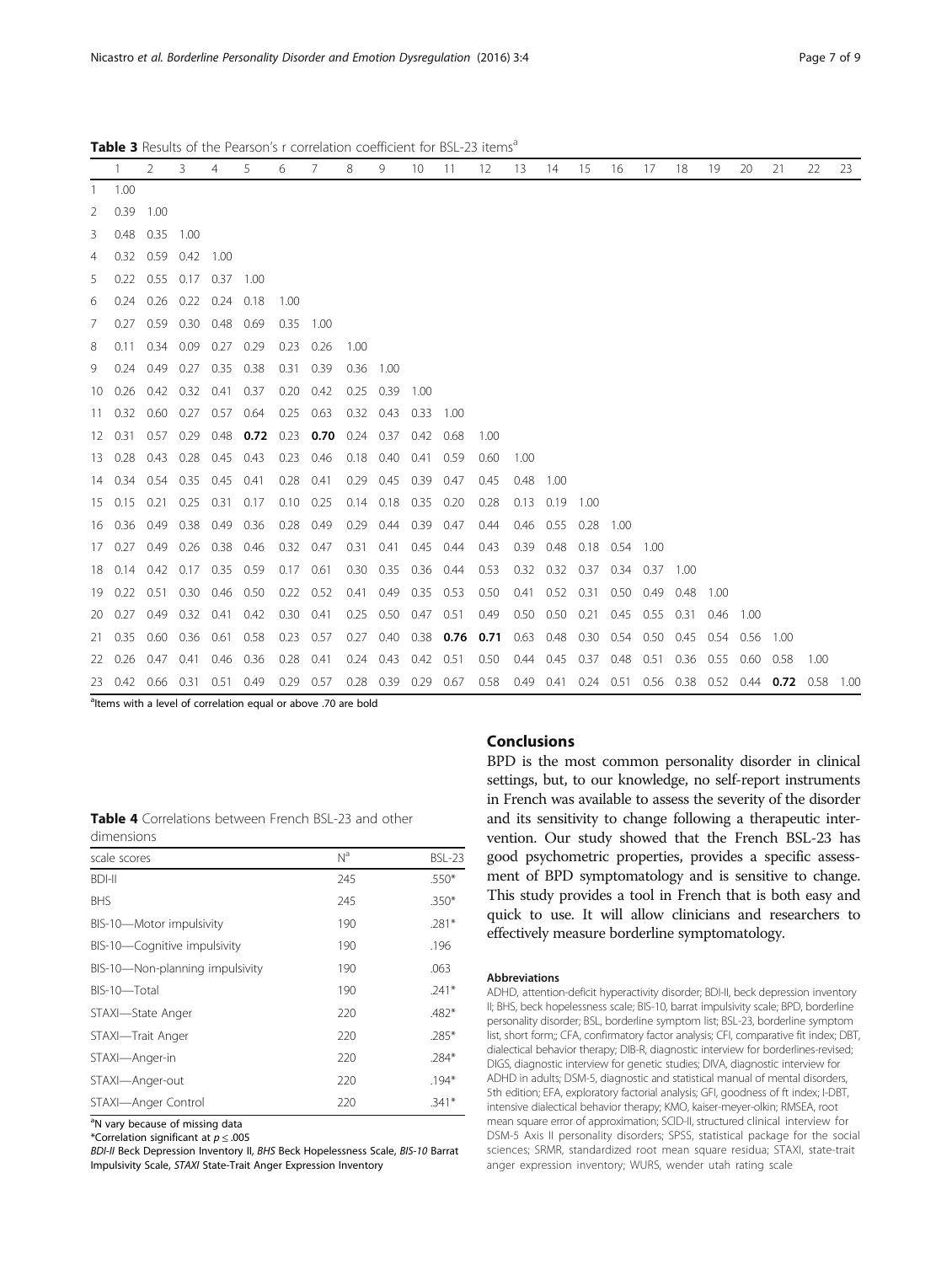### <span id="page-7-0"></span>Acknowledgements

The authors would like to thank Cléa Gurtner, Deborah Romanens, Caroline Stocker and all the Geneva TRE team members who contributed to this study.

#### Funding

There is no funding to declare.

### Availability of data and materials

The dataset supporting the conclusions of this article is available on request to the corresponding author.

### Authors' contributions

RN carried out the study, performed the statistical analysis and interpretation of data and drafted the manuscript. PP translated the BSL-23 and revised the article. ALK, VS and FG contributed to collection and entry of data, and revised the manuscript. AD and JMA contributed to design of study and commented on the manuscript. NP translated the BSL-23, supervised development of the study and helped in data interpretation and revision of manuscript. All authors read and approved the final manuscript.

#### Competing interests

The authors declare that they have no competing interests.

#### Consent for publication

Not applicable.

### Ethics approval and consent to participate

The study was approved by the ethics committees of Fribourg and of the Geneva University Hospital. Patients signed an informed written consent form.

#### Author details

<sup>1</sup>Service of Psychiatric Specialties, Department of mental Health and Psychiatry, University Hospitals of Geneva, 20bis rue de Lausanne, 1201 Geneva, Switzerland. <sup>2</sup>Fribourg Mental Health Network, Fribourg, Switzerland.<br><sup>3</sup>Department of Bevshistry, University of Geneva, Geneva, Switzerland. <sup>3</sup>Department of Psychiatry, University of Geneva, Geneva, Switzerland.

### Received: 14 March 2016 Accepted: 2 June 2016 Published online: 10 June 2016

#### References

- 1. Coid J, Yang M, Tyrer P, Roberts A, Ullrich S. Prevalence and correlates of personality disorder in Great Britain. Br J Psychiatry. 2006;188:423–31. doi[:10.1192/bjp.188.5.423.](http://dx.doi.org/10.1192/bjp.188.5.423)
- 2. Grant BF, Chou SP, Goldstein RB, et al. Prevalence, Correlates, Disability, and Comorbidity of DSM-IV Borderline Personality Disorder: Results from the Wave 2 National Epidemiologic Survey on Alcohol and Related Conditions. J Clin Psychiatry. 2008;69(4):533–45.
- 3. Trull TJ, Jahng S, Tomko RL, Wood PK, Sher KJ. Revised NESARC personality disorder diagnoses: gender, prevalence, and comorbidity with substance dependence disorders. J Pers Disord. 2010;24(4):412–26. doi[:10.1521/pedi.](http://dx.doi.org/10.1521/pedi.2010.24.4.412) [2010.24.4.412](http://dx.doi.org/10.1521/pedi.2010.24.4.412).
- Skodol AE, Gunderson JG, McGlashan TH, Dyck IR, Stout RL, Bender DS, Grilo CM,Shea MT, Zanarini MC, Morey LC, Sanislow CA, Oldham JM. Functional impairment in patients with schizotypal, borderline, avoidant, or obsessive-compulsive personality disorder. Am J Psychiatry. 2002;159:276–83.
- 5. American Psychiatric Association. Practice guideline for the treatment of patients with borderline personality disorder – Introduction. Am J Psychiatry. 2001;158:2.
- 6. Kaess M, Brunner R, Chanen A. Borderline personality disorder in adolescence. Pediatrics. 2014;134(4):782–93.
- 7. American Psychiatric Association. Diagnostic and statistical manual of mental disorders. 5th ed. Washington: American Psychiatric Association; 2013.
- 8. First M, Gibbon M, Spitzer R, Williams JBW, Smith Benjamin L. Structured Clinical Interview for DSM-IV Personality Disorders (SCID-II). Washington: American Psychiatric Association; 1994.
- Zanarini MC. Zanarini Rating Scale for Borderline Personality Disorder (ZAN-BPD): a continuous measure of DSM-IV borderline psychopathology. J Pers Disord. 2003;17(3):233–42.
- 10. Arntz A, van den Hoorn M, Cornelis J, Verheul R, van den Bosch WMC, de Boer SF. Reliability and validity of the borderline personality disorder severity index. J Personal Disord. 2003;17:45–59.
- 11. Pfohl B, Blum N, St John D, McCormick B, Allen J, Black DW. Reliability and Validity of the Borderline Evaluation of Severity Over Time (Best): A Self-Rated Scale to Measure Severity and Change in Persons With Borderline Personality Disorder. J Pers Disord. 2009;23(3):281–93.
- 12. Bohus M, Limberger MF, Frank U, Sender I, Gratwohl T, Stieglitz RD. Entwicklung der Borderline-Symptom-Liste. Psychother Psychosom Med Psychol. 2001;51:201–11.
- 13. Bohus M, Limberger MF, Frank U, Chapman AL, Kuehler T, Stieglitz RD. Psychometric properties of the Borderline Symptom List (BSL). Psychopathology. 2007;40:126–32.
- 14. Zanarini MC, Gunderson JG, Frankenburg FR, Chauncey DL. The revised diagnostic interview for borderlines: discriminating BPD from other axis II disorders. J Personal Disord. 1989;3:10–8.
- 15. Wolf M, Limberger MF, Kleindienst N, Stieglitz R, Domsalla M, Philipsen A, Steil R, and Bohus M. Kurzversion der Borderline-Symptom-Liste (BSL-23): Entwicklung und Überprüfung der psychometrischen Eigenschaften. Psychother Psychosom Med Psychol. 2009;59:321–4.
- 16. Bohus M, Kleindienst N, Limberger MF, Stieglitz RD, Domsalla M, Chapman AL, Steil R, Philipsen A, Wolf M. The short version of the borderline symptom list (BSL-23): development and initial data on psychometric properties. Psychopathology. 2009;42(1):32–9.
- 17. Linehan M. Cognitive-Behavioral Treatment Of Borderline Personality Disorder. New York: Guilford Press; 1993.
- 18. Soler J, Vega D, Feliu-Soler A, Trujols J, Soto A, Elices M, Ortiz C, Pérez V, Bohus M and Pascual JC. Validation of the Spanish version of the borderline symptom list, short form (BSL-23). BMC Psychiatry. 2013;13:139.
- 19. McQuillan A, Nicastro R, Guenot F, Girard M, Lissner C, Ferrero F. Intensivedialectical behavior therapy for outpatients with borderline personality disorder who are in crisis. Psychiatr Serv. 2005;56:193–7.
- 20. Perroud N, Uher R, Dieben K, Nicastro R, Huguelet P. Predictors of Response and Drop-Out During Intensive Dialectical Behavior Therapy. J Pers Disord. 2010;24(5):634–50.
- 21. Preisig M, Fenton BT, Matthey ML, Berney A, Ferrero F. Diagnostic interview for genetic studies (DIGS): inter-rater and test-retest reliability of the French version. Eur Arch Psychiatry Clin Neurosci. 1999;249:174–9.
- 22. Perroud N, Zewdie S, Stenz L, Adouan W, Bavamian S, Prada P, Nicastro, R, Hasler, R, Nallet, A, Piguet, C, Paoloni-Giacobino, A, Aubry, JM and Dayer, A. Methylation of serotonin receptor 3a in ADHD, borderline personality, and bipolar disorders : link with severity of the disorders and childhood maltreatment. Anxiety: Depress; 2015. doi[:10.1002/da.22406.](http://dx.doi.org/10.1002/da.22406)
- 23. Adult KJJS, ADHD. Diagnostic assessment and treatment, 3rd ed. London, England: Springer; 2012.
- 24. Kessler RC, Adler L, Ames M, Delmer O, Faraone S, Hiripi E, Howes MJ, Jin R, Secnik K, Spencer T, Ustun TB, and Walters EE. The World Health Organization Adult ADHD Self-Report Scale (ASRS): A Short Screening Scale for Use in the General Population. Psychol Med. 2005;35:245–56.
- 25. Romo L, Legauffre C, Mille S, Cheze N, Fougeres AL, Marquez S, Excoffier A, Dubertret C, Ades J. Psychometric properties of the French version of the Wender Utah Rating Scale and Brown's Attention Deficit Disorders Scale for adults. Encéphale. 2010;36:380–9.
- 26. Ward MF, Wender PH, Reimherr FW. The Wender Utah Rating Scale: an aid in the retrospective diagnosis of childhood attention deficit hyperactivity disorder. Am J Psychiatry. 1993;150:885–90.
- 27. Fossati A, Novella L, Donati D, Donini M, Maffei C. History of childhood attention deficit/hyperactivity disorder symptoms and borderline personality disorder: a controlled study. Compr Psychiatry. 2002;43:369–77.
- 28. Beck AT, Steer RA, Ball R, Ranieri W. Comparison of Beck Depression Inventories -IA and -II in psychiatric outpatients. J Pers Assess. 1996;67:588–97.
- 29. Beck AT, Weissman A, Lester D, Trexler L. The measurement of pessimism: the hopelessness scale. J Consult Clin Psychol. 1974;42:861–5.
- 30. Bayle FJ, Bourdel MC, Caci H, Gorwood P, Chignon JM, Ades J, Loo H. Factor analysis of french translation of the Barratt impulsivity scale (BIS-10). Can J Psychiatry. 2000;45:156–65.
- 31. Spielberger C. State-Trait Anger Expression Inventory, Research Edition. Professional Manual. Odessa: Psychological Assessment Resources; 1998.
- 32. Hu LT, Bentler PM. Cutoff criteria for fit indexes in covariance structure analysis: Conventional criteria versus new alternatives. Structural Equation Modeling. 1999;6:1–55.